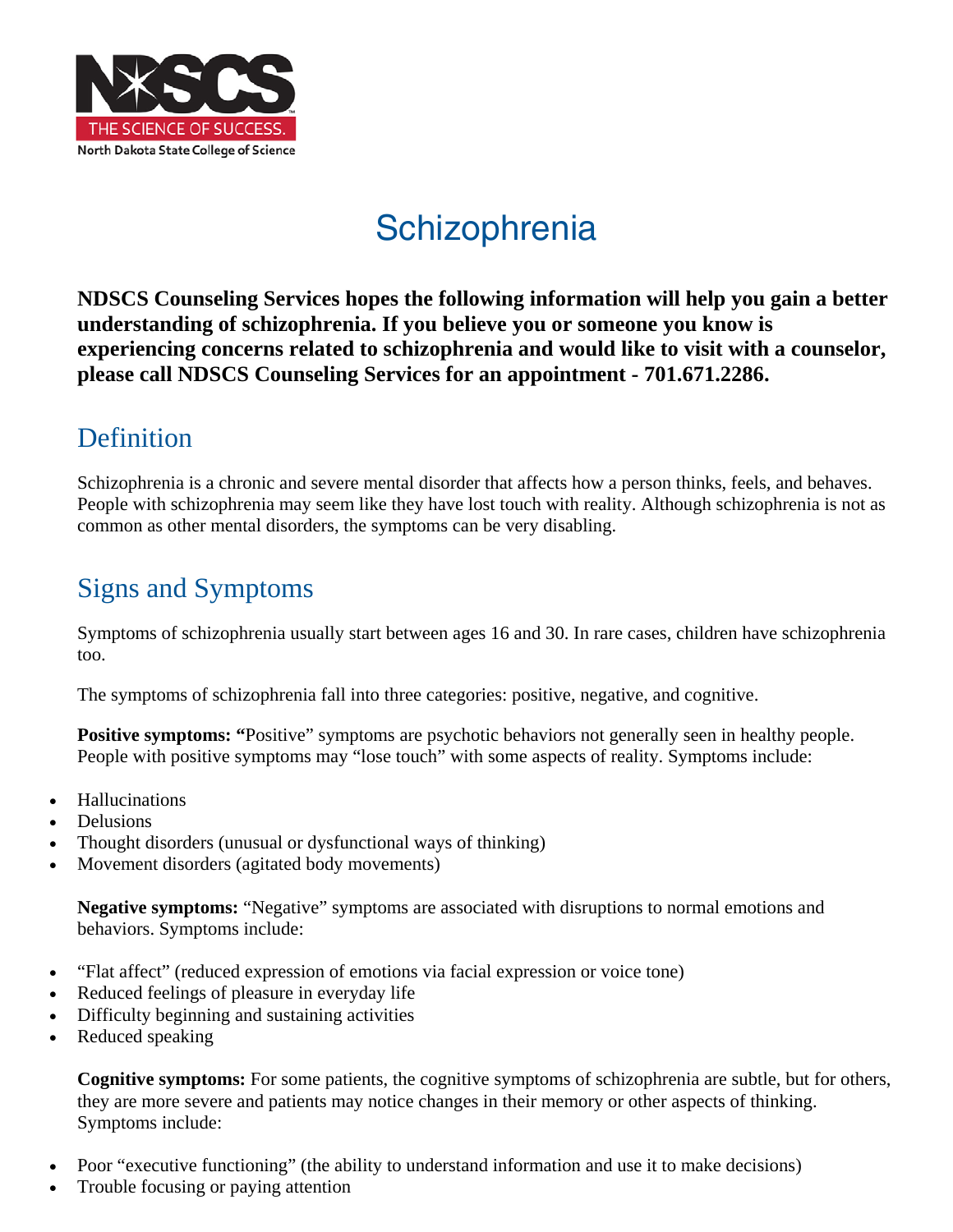Problems with "working memory" (the ability to use information immediately after learning it)

# Risk Factors

There are several factors that contribute to the risk of developing schizophrenia.

Genes and environment: Scientists have long known that schizophrenia sometimes runs in families. However, there are many people who have schizophrenia who don't have a family member with the disorder and conversely, many people with one or more family members with the disorder who do not develop it themselves.

Scientists believe that many different genes may increase the risk of schizophrenia, but that no single gene causes the disorder by itself. It is not yet possible to use genetic information to predict who will develop schizophrenia.

Scientists also think that interactions between genes and aspects of the individual's environment are necessary for schizophrenia to develop. Environmental factors may involve:

- Exposure to viruses
- Malnutrition before birth
- Problems during birth
- Psychosocial factors

**Different brain chemistry and structure:** Scientists think that an imbalance in the complex, interrelated chemical reactions of the brain involving the neurotransmitters (substances that brain cells use to communicate with each other) dopamine and glutamate, and possibly others, plays a role in schizophrenia.

Some experts also think problems during brain development before birth may lead to faulty connections. The brain also undergoes major changes during puberty, and these changes could trigger psychotic symptoms in people who are vulnerable due to genetics or brain differences.

### Treatments and Therapies

Because the causes of schizophrenia are still unknown, treatments focus on eliminating the symptoms of the disease. Treatments include:

### Antipsychotics

Antipsychotic medications are usually taken daily in pill or liquid form. Some antipsychotics are injections that are given once or twice a month. Some people have side effects when they start taking medications, but most side effects go away after a few days. Doctors and patients can work together to find the best medication or medication combination, and the right dose. Check the U.S. Food and Drug Administration (FDA) website: (http://www.fda.gov/ ), for the latest information on warnings, patient medication guides, or newly approved medications.

#### Psychosocial Treatments

These treatments are helpful after patients and their doctor find a medication that works. Learning and using coping skills to address the everyday challenges of schizophrenia helps people to pursue their life goals, such as attending school or work. Individuals who participate in regular psychosocial treatment are less likely to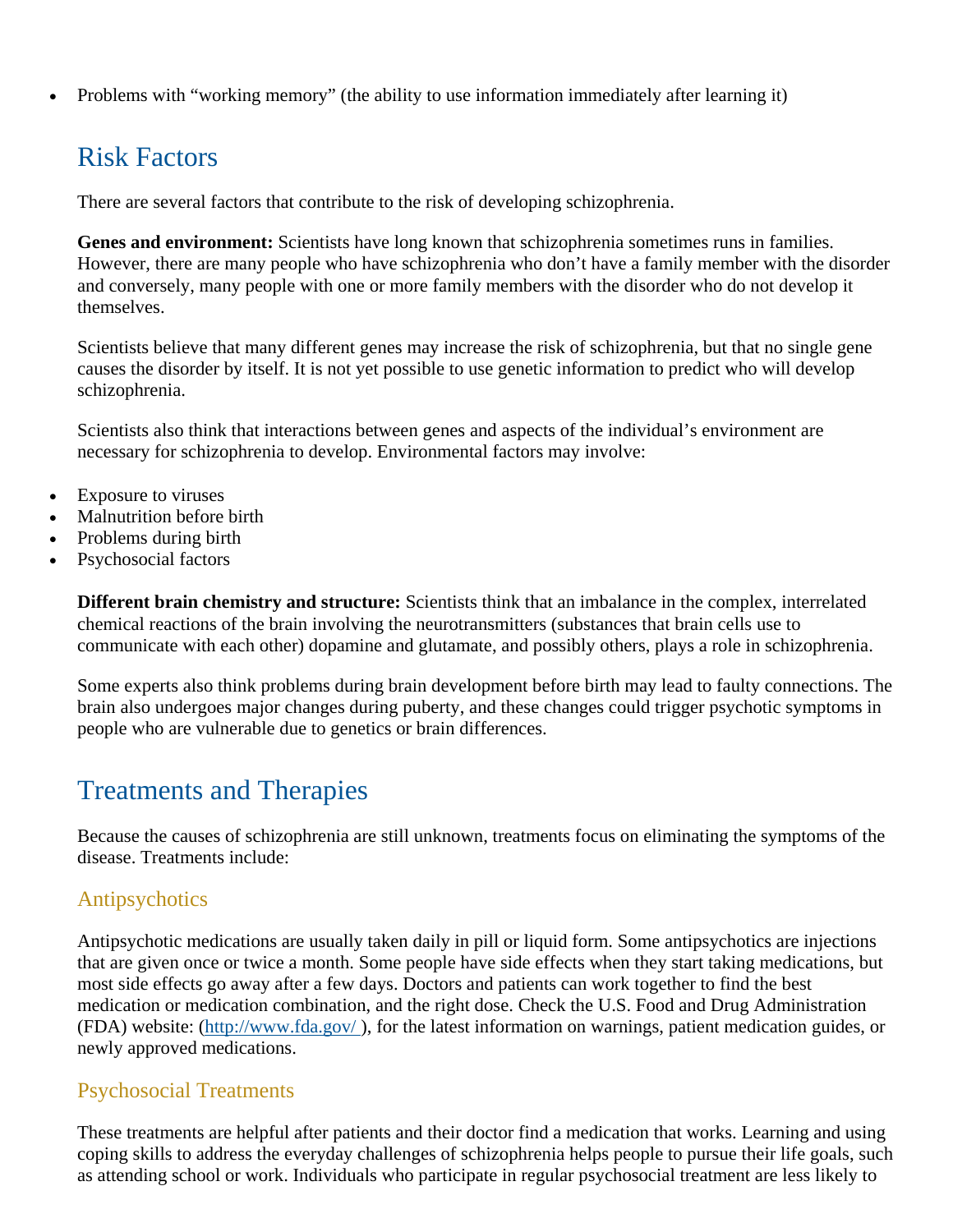have relapses or be hospitalized. For more information on psychosocial treatments, see the Psychotherapies webpage on the NIMH website.

### Coordinated specialty care (CSC)

This treatment model integrates medication, psychosocial therapies, case management, family involvement, and supported education and employment services, all aimed at reducing symptoms and improving quality of life. The NIMH Recovery After an Initial Schizophrenia Episode (RAISE) research project seeks to fundamentally change the trajectory and prognosis of schizophrenia through coordinated specialty care treatment in the earliest stages of the disorder. RAISE is designed to reduce the likelihood of long-term disability that people with schizophrenia often experience and help them lead productive, independent lives.

### How can I help someone I know with schizophrenia?

Caring for and supporting a loved one with schizophrenia can be hard. It can be difficult to know how to respond to someone who makes strange or clearly false statements. It is important to understand that schizophrenia is a biological illness.

### Here are some things you can do to help your loved one:

- Get them treatment and encourage them to stay in treatment
- Remember that their beliefs or hallucinations seem very real to them
- Tell them that you acknowledge that everyone has the right to see things their own way
- Be respectful, supportive, and kind without tolerating dangerous or inappropriate behavior
- Check to see if there are any support groups in your area

# Join a Study

Clinical trials are research studies that look at new ways to prevent, detect, or treat diseases and conditions, including schizophrenia. During clinical trials, treatments might be new drugs or new combinations of drugs, new surgical procedures or devices, or new ways to use existing treatments. The goal of clinical trials is to determine if a new test or treatment works and is safe. Although individual participants may benefit from being part of a clinical trial, participants should be aware that the primary purpose of a clinical trial is to gain new scientific knowledge so that others may be better helped in the future.

**Please note:** Decisions about whether to participate in a clinical trial, and which ones are best suited for a given individual, are best made in collaboration with your licensed health professional.

### How do I find Clinical Trials at NIMH/NIH?

Scientists at the NIH campus conduct research on numerous areas of study, including cognition, genetics, epidemiology, and psychiatry. The studies take place at the NIH Clinical Center in Bethesda, Maryland and require regular visits. After the initial phone interview, you will come to an appointment at the clinic and meet with one of our clinicians.

Find NIH-funded studies currently recruiting participants with schizophrenia by using ClinicalTrials.gov (search schizophrenia) or visit Join a Study: Adults - Schizophrenia.

### How Do I Find a Clinical Trial Near Me?